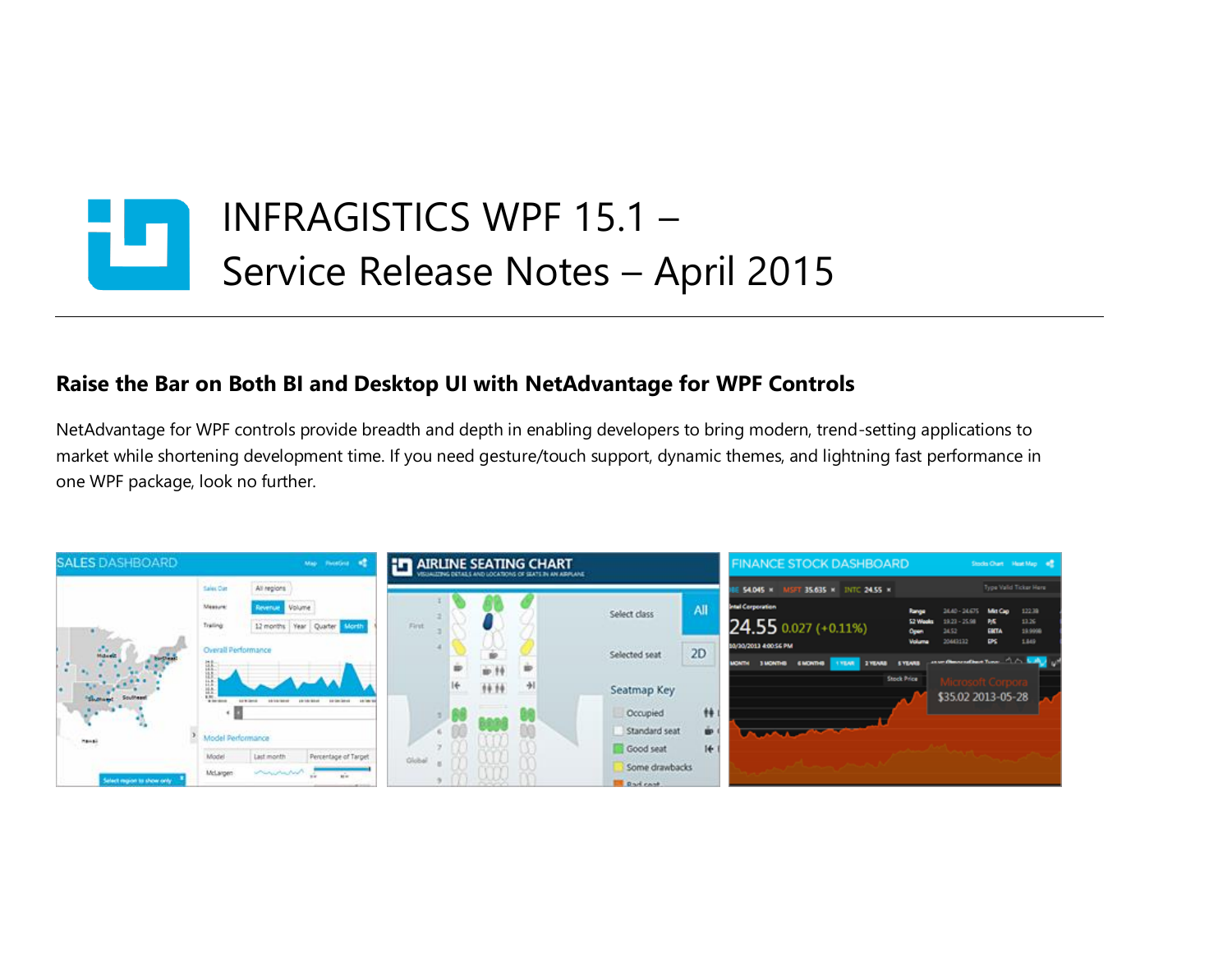## **Installation**

## **What's Changed**

| <b>Components</b>   | <b>Product Impact</b> | <b>Description</b>                                                                                                                                                                                                                               |
|---------------------|-----------------------|--------------------------------------------------------------------------------------------------------------------------------------------------------------------------------------------------------------------------------------------------|
| Barcode             | <b>Bug Fix</b>        | The PDF 417 Barcode doesn't appear with the proper height.                                                                                                                                                                                       |
| Calendar            | Bug Fix               | The header style is ignored at runtime when it is styled via color tuner.                                                                                                                                                                        |
| <b>Color Picker</b> | <b>Bug Fix</b>        | Incorrect behavior when adding customized resources.                                                                                                                                                                                             |
| Combo               | <b>Bug Fix</b>        | Memory leak when bound to a static data source.                                                                                                                                                                                                  |
| Combo Editor        | <b>Bug Fix</b>        | NullReferenceException is thrown when Metro/MetroDark theme is applied in runtime to the<br>xamComboEditor.                                                                                                                                      |
| Data Chart          | <b>Bug Fix</b>        | Larger content in PlotAreaBackgroundContent causes chart to skew axis and series.<br>Notes:<br>When the control set as content of PlotAreaBackgroundContent has a specific measure<br>algorithm, this leaded to error in chart layout rendering. |
| Data Chart          | <b>Bug Fix</b>        | Binding errors in the Output window when the control is created through code behind.<br>Notes:<br>A scenario where some unnecessary but benign binding errors were displayed has been<br>resolved.                                               |

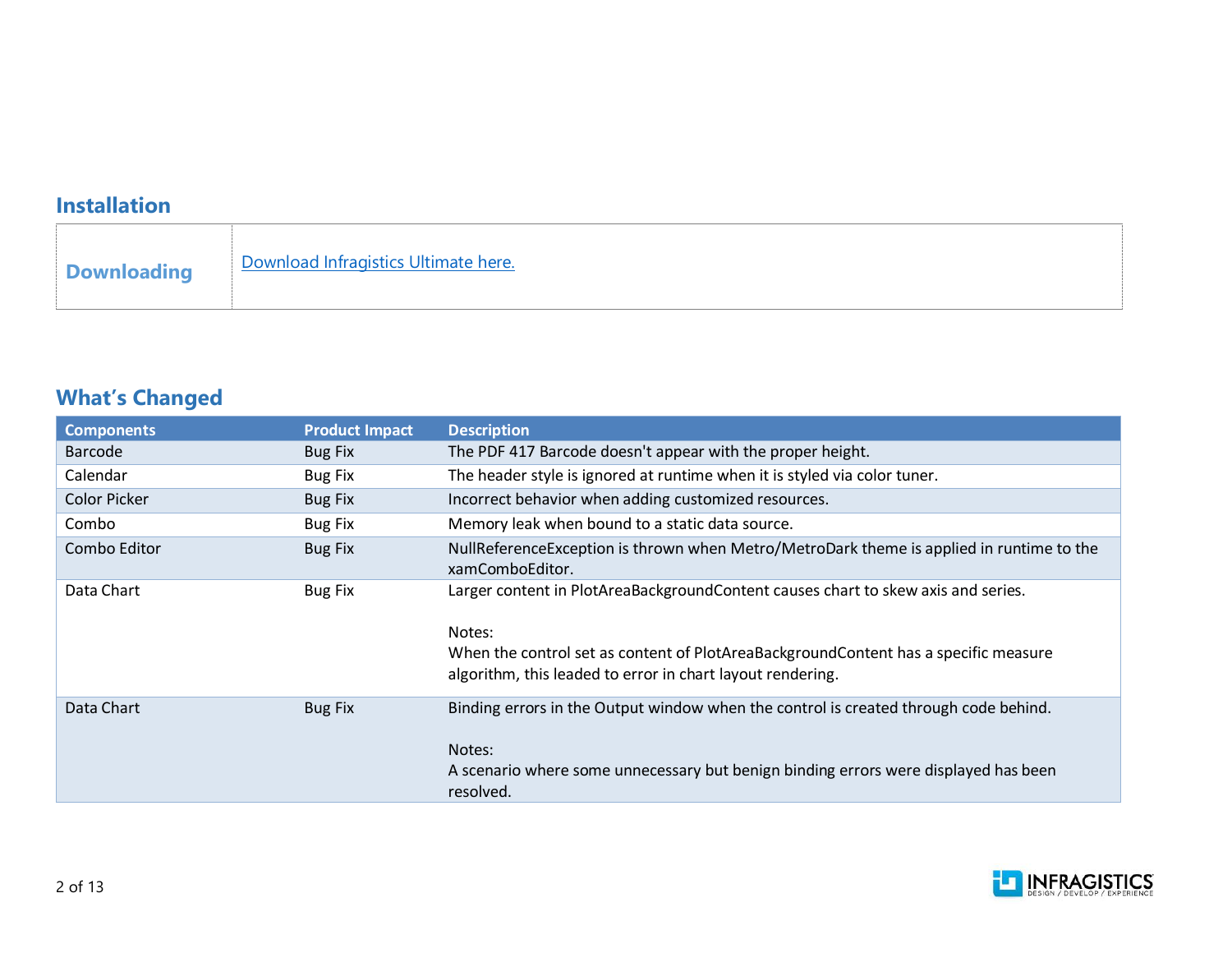| Data Chart | Improvement    | DataContext's Item Property is null.                                                                                        |
|------------|----------------|-----------------------------------------------------------------------------------------------------------------------------|
|            |                | Notes:                                                                                                                      |
|            |                | There are now some scenarios under which item will be populated in DataContext for a column                                 |
|            |                | series. However, item is never guaranteed to be populated on DataContext as a column may be                                 |
|            |                | a stand in for multiple data items. You must anticipate a null value and handle appropriately.                              |
| Data Chart | <b>Bug Fix</b> | The Data Chart doesn't support "[0]. Value" member paths.                                                                   |
| Data Chart | <b>Bug Fix</b> | VerificationException is thrown on adding series.                                                                           |
|            |                | Notes:                                                                                                                      |
|            |                | A scenario where using certain CustomTypeDescriptor implementations would cause an                                          |
|            |                | exception during chart data binding has been resolved.                                                                      |
| Data Grid  | <b>Bug Fix</b> | Extra scrollbar appears when using a storyboard and scale transform.                                                        |
| Data Grid  | <b>Bug Fix</b> | StackOverflowException when canceling the EditModeEnding event.                                                             |
| Data Grid  | <b>Bug Fix</b> | GroupByRecord collapsed after filtering.                                                                                    |
| Data Grid  | <b>Bug Fix</b> | Selection on mouse over using triggers is not working correctly.                                                            |
| Data Grid  | <b>Bug Fix</b> | Resetting the margin of the DataRecordPresenter makes the area of records to be redrawn<br>incorrectly.                     |
| Data Grid  | <b>Bug Fix</b> | AppDomain.FirstChanceException event fires with ArgumentException, when opening filtering<br>combo box.                     |
| Data Grid  | <b>Bug Fix</b> | Binding for the Field's Visibility is not working after Save/Load Customizations.                                           |
| Data Grid  | <b>Bug Fix</b> | Double field in first position produces error *ding* sound when tabbing out of AddNewRecord.                                |
| Data Grid  | <b>Bug Fix</b> | Incorrect layout after fixing a field, rotating the layout of the control then adding a new field.                          |
| Data Grid  | <b>Bug Fix</b> | Incorrect layout after hiding a field and flipping the orientation of the control.                                          |
| Data Grid  | <b>Bug Fix</b> | Setting the 'BindingType' of a field to "UseAlternateBinding" makes the editor to be of type<br>'TextBlock'.                |
| Data Grid  | <b>Bug Fix</b> | TargetInvocationException is thrown when a summary with custom format is applied.                                           |
| Data Grid  | <b>Bug Fix</b> | RecordsInViewChanged is not firing for the first record in the view when the grid is placed as<br>content of other control. |

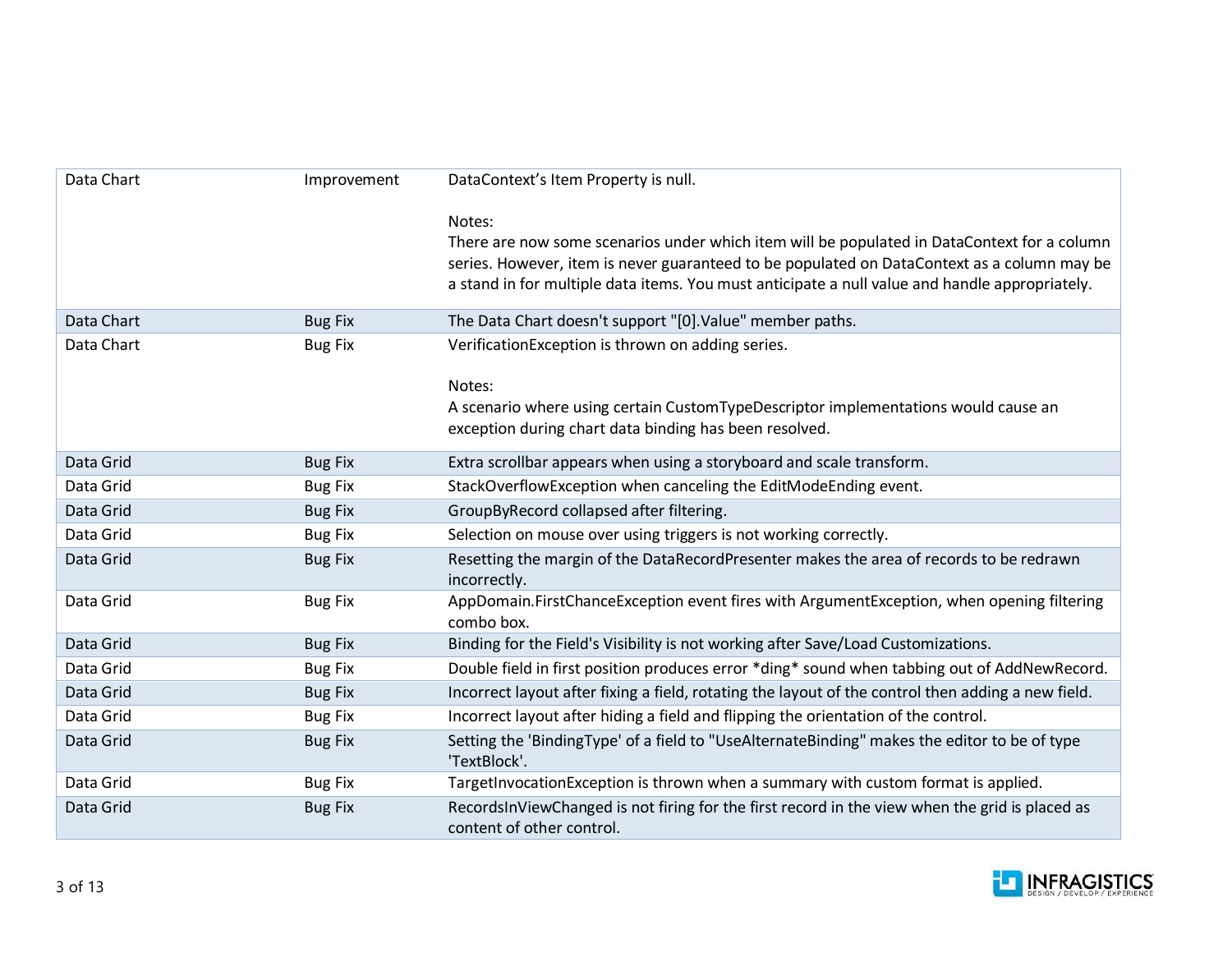| Data Grid      | <b>Bug Fix</b> | Disabling the grid does not disable the filter row.                                                                                   |
|----------------|----------------|---------------------------------------------------------------------------------------------------------------------------------------|
| Data Grid      | Bug Fix        | There is no way to change the control's culture and language at runtime.                                                              |
|                |                | Notes:<br>A method (RefreshLocalizedResources) has been added to the Utilities class so resources<br>cached by Infragistics controls. |
| Data Grid      | Bug Fix        | Record position is not reflected on the UI if a record is out of view.                                                                |
| Data Presenter | <b>Bug Fix</b> | Expanding children and collapsing the parent leads to a bigger record selector when parent<br>numbers are shown.                      |

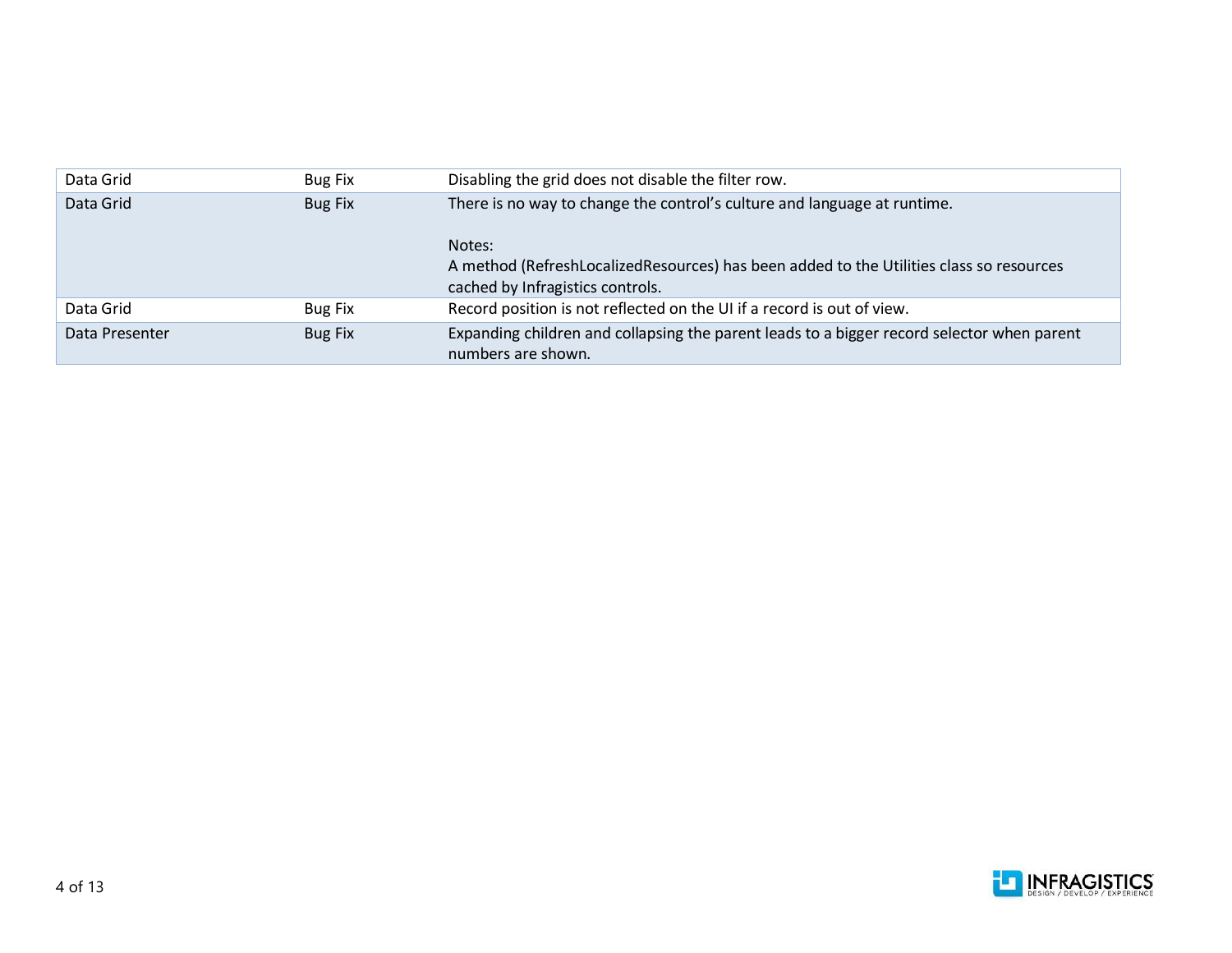| Data Presenter | <b>New Functionality</b> | Selection using shortcuts such as Ctrl+Shift+End/Home does not work after the cell edit mode<br>ends.                                                                                                                                                                                                                                                                         |
|----------------|--------------------------|-------------------------------------------------------------------------------------------------------------------------------------------------------------------------------------------------------------------------------------------------------------------------------------------------------------------------------------------------------------------------------|
|                |                          | Notes:<br>This was not a bug. It was the result of the cell not being selected after ending edit mode,<br>which is by design. It was active but not selected, in fact no cell is selected automatically after<br>leaving edit mode.                                                                                                                                           |
|                |                          | We did add a 'Reason' property to both the EditModeEnding and EditModeEnded event args.<br>In addition we added a 'SelectCell' boolean property to the EditModeEnded event args to allow<br>fine grained control of this behavior. E.g the following code will cause the cell that is leaving<br>edit mode for certain reasons to get selected after the process completes:   |
|                |                          | private void Grid_EditModeEnded(object sender, EditModeEndedEventArgs e)<br>switch (e.Reason)                                                                                                                                                                                                                                                                                 |
|                |                          | case Infragistics. Windows. DataPresenter. EditModeEndingReason. EscapeKeyPressed:<br>case Infragistics. Windows. Data Presenter. EditModeEnding Reason. Enter Key Pressed:<br>case Infragistics. Windows. DataPresenter. EditModeEndingReason. CellActivation:<br>case Infragistics. Windows. DataPresenter. EditModeEndingReason. RecordActivation:<br>e.SelectCell = true; |
|                |                          | break;                                                                                                                                                                                                                                                                                                                                                                        |
| Data Presenter | <b>Bug Fix</b>           | Application hangs when there is a record with very large content.                                                                                                                                                                                                                                                                                                             |
| Data Presenter | <b>Bug Fix</b>           | CellPageAbove/Below triple slash comment is not clear enough.                                                                                                                                                                                                                                                                                                                 |
| Data Presenter | <b>Bug Fix</b>           | XamlParseException is thrown when opening multiple windows in different threads.                                                                                                                                                                                                                                                                                              |
| Data Presenter | Improvement              | Enrich the triple slash comment for the ClearCellContents command.                                                                                                                                                                                                                                                                                                            |
| Data Presenter | <b>Bug Fix</b>           | The border of the cell is missing when you enter it in edit mode in the Office2010Blue theme.                                                                                                                                                                                                                                                                                 |

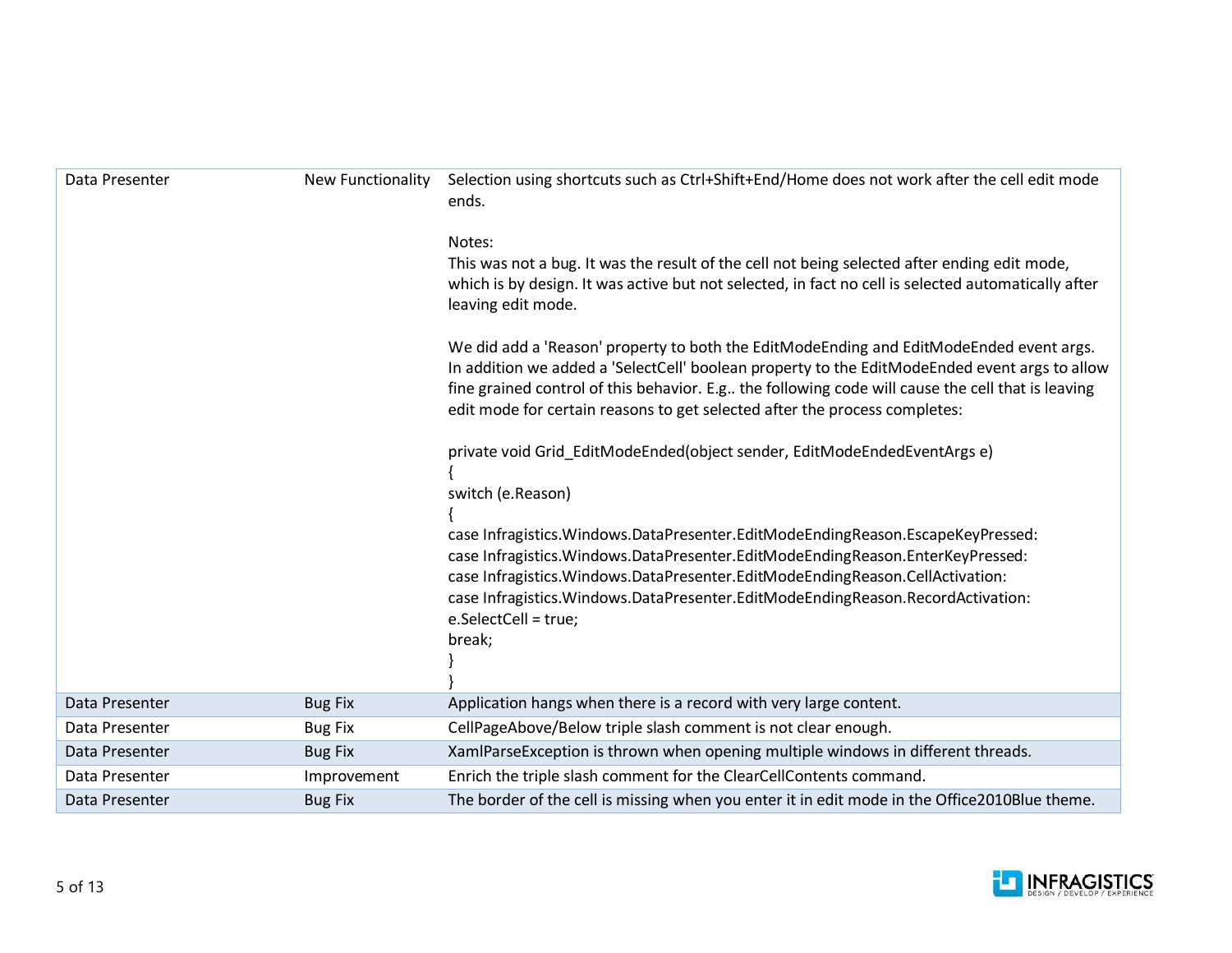| Data Presenter                 | <b>Bug Fix</b> | Incorrect content of the triple slash comments for the 'FieldResizingArea' and<br>'RecordResizingArea' members.                                                                                                                                                                                                                                                                                                                           |
|--------------------------------|----------------|-------------------------------------------------------------------------------------------------------------------------------------------------------------------------------------------------------------------------------------------------------------------------------------------------------------------------------------------------------------------------------------------------------------------------------------------|
| Data Presenter Excel Exporting | <b>Bug Fix</b> | TreeGrid Children summary recordHeader labels do not get exported.                                                                                                                                                                                                                                                                                                                                                                        |
| Data Tree                      | <b>Bug Fix</b> | NullReferenceException is thrown in some cases when changing the IsSelectedMemberPath<br>property.                                                                                                                                                                                                                                                                                                                                        |
| Data Tree                      | <b>Bug Fix</b> | The InitializeNode event is not fired for nodes that represent collections.                                                                                                                                                                                                                                                                                                                                                               |
| Data Tree                      | <b>Bug Fix</b> | StackOverflowException is thrown when changing the groups of XamOutlookBar.                                                                                                                                                                                                                                                                                                                                                               |
| Data Tree                      | <b>Bug Fix</b> | Adding a new node clears ActiveNode when is set deeper in the hierarchy.                                                                                                                                                                                                                                                                                                                                                                  |
| Data Tree                      | <b>Bug Fix</b> | The active node becomes null after removing its first child.                                                                                                                                                                                                                                                                                                                                                                              |
| Data Tree                      | <b>Bug Fix</b> | NullReferenceException is thrown when the horizontal scrollbar is missing from the<br>XamDataTree template and one sweeps over the tree in touch mode.                                                                                                                                                                                                                                                                                    |
| Date Navigator View            | <b>Bug Fix</b> | The space for the week number is not removed although visibility is set to collapse in<br>xamDateNavigator when a theme is applied.                                                                                                                                                                                                                                                                                                       |
| Date Time Editor               | <b>Bug Fix</b> | When IsAlwaysInEditMode is set to true, the SelectedDate in the dropdown is not reset to<br>Today after the Value is set to null.                                                                                                                                                                                                                                                                                                         |
| Dock Manager                   | <b>Bug Fix</b> | Application crashes when the control with a FloatingPane is placed inside of a Tab and the<br>window is being closed.                                                                                                                                                                                                                                                                                                                     |
| Dock Manager                   | Improvement    | Adding a property for evaluating the visibility of the content pane.<br>Notes:<br>A read-only IsVisibleResolved property has been to the ContentPane that considers the<br>IsVisible property as well as considering if an unpinned pane is displayed within the unpinned<br>flyout. An IsVisibleResolvedChanged direct event has also been added to the ContentPane and<br>is invoked when the IsVisibleResolved property value changes. |
| Excel                          | <b>Bug Fix</b> | Cell formatting is broken after deleting a column.                                                                                                                                                                                                                                                                                                                                                                                        |

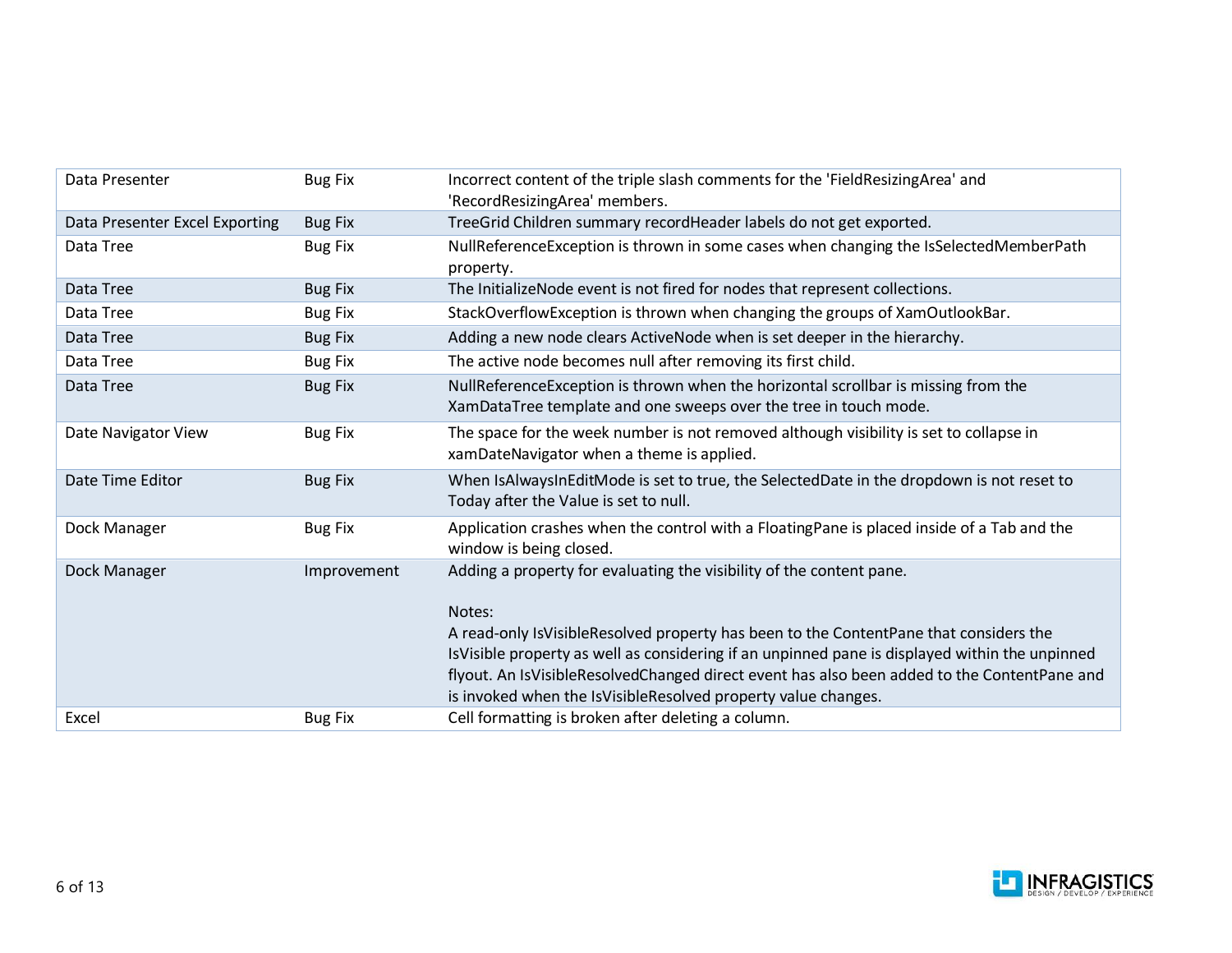| Excel   | <b>Bug Fix</b> | Quoted periods are changed to slashes in Excel engine cell format.                                                                                                                                                                                               |
|---------|----------------|------------------------------------------------------------------------------------------------------------------------------------------------------------------------------------------------------------------------------------------------------------------|
|         |                | Notes:<br>Fixed an issue in the Excel library where quoted literal characters were being incorrectly<br>changed based on culture when saving.                                                                                                                    |
| Excel   | <b>Bug Fix</b> | IndexOutOfRangeException is thrown.                                                                                                                                                                                                                              |
| Excel   | <b>Bug Fix</b> | Exception of type System.ArgumentOutOfRangeException is thrown when loading an .xls file<br>with the Workbook Load method.<br>Notes:<br>Fixed an issue with the Excel library where an ArgumentOutOfRangeException could be thrown<br>when loading an .xls file. |
| Excel   | <b>Bug Fix</b> | FormulaParseException is thrown when loading an Excel that has a named range containing '?'.                                                                                                                                                                     |
|         |                | Notes:<br>Fixed an issue in the Excel library where the '?' character was not being allowed in named<br>reference names.                                                                                                                                         |
| Excel   | <b>Bug Fix</b> | FormulaParseException is thrown on loading an Excel if there is a cell that has a reference to a<br>worksheet which name contains characters like $\prod$ or $\int$ or some MathSymbol Unicode<br>characters.<br>Notes:                                          |
|         |                | Fixed an issue in the Excel library where some Unicode characters in the open and close<br>punctuation categories were not being allowed in named reference or worksheet names in<br>formulas.                                                                   |
| General | <b>Bug Fix</b> | Missing resource dll files in the WPF installation.                                                                                                                                                                                                              |

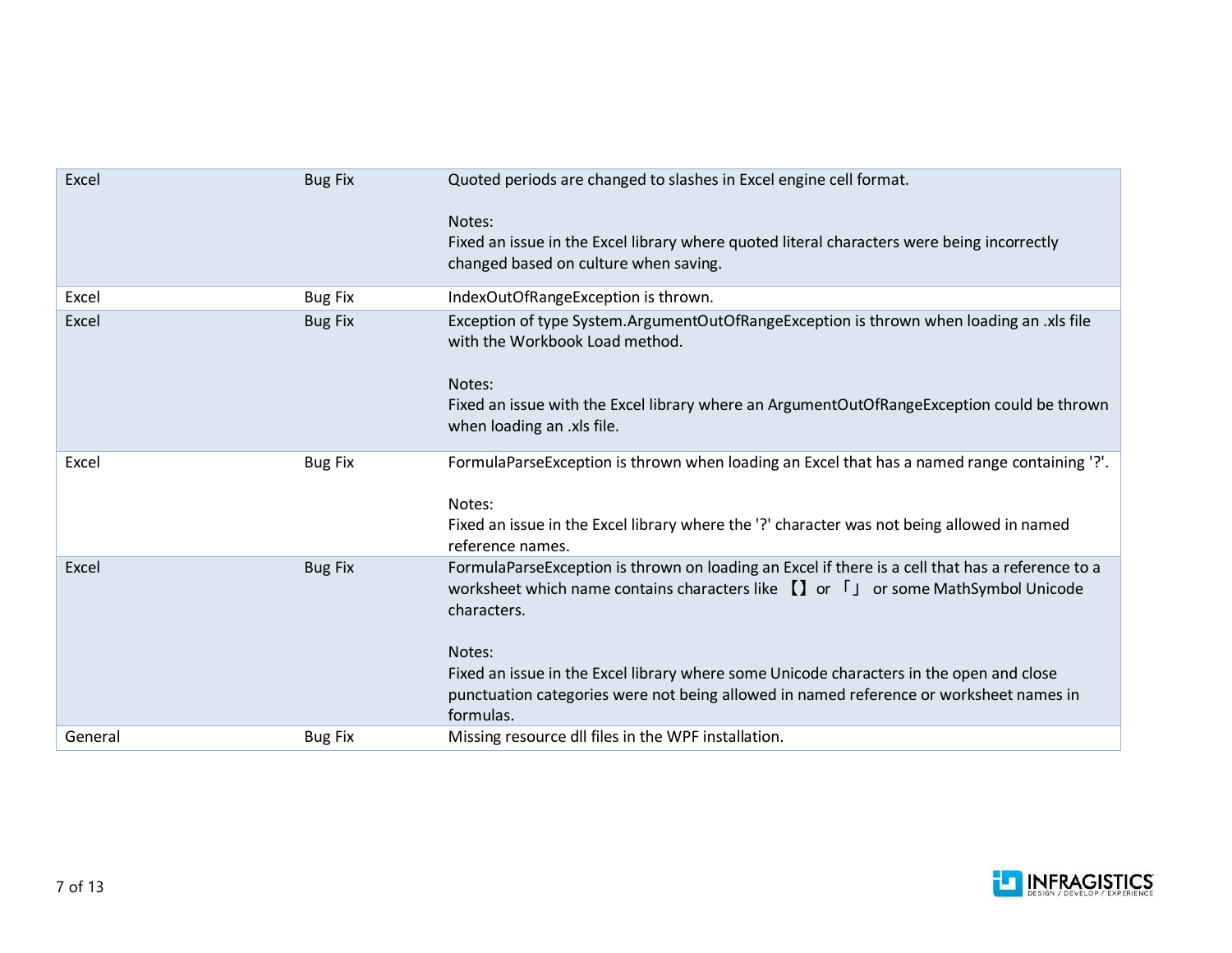| Geographic Map       | <b>Bug Fix</b> | GetUnscaledValue returns wrong longitude.                                                                                                                                                   |
|----------------------|----------------|---------------------------------------------------------------------------------------------------------------------------------------------------------------------------------------------|
|                      |                | Notes:                                                                                                                                                                                      |
|                      |                | A scenario where sometimes GetGeographicFromZoom wouldn't return the full bounds has<br>been resolved.                                                                                      |
| Grid                 | <b>Bug Fix</b> | The empty value text disappears in the Date column if any theme is applied.                                                                                                                 |
| Grid                 | <b>Bug Fix</b> | "Contains" and "Does not Contain" icons are not descriptive enough in the Office 2013 theme.                                                                                                |
| Grid                 | <b>Bug Fix</b> | Column chooser is not displayed correctly after opening the second time if the xamGrid flow<br>direction is right to left.                                                                  |
| Grid                 | <b>Bug Fix</b> | Empty key warning message for the first child column in the Visual Studio 2013 designer for a<br>column with a key.                                                                         |
| Masked Input         | <b>Bug Fix</b> | MaxInclusive is not working properly when ValueConstraint is changed frequently.                                                                                                            |
| Masked Input         | <b>Bug Fix</b> | NullReferenceException is thrown, when ValueType is set to Guid.                                                                                                                            |
| Masked Input         | <b>Bug Fix</b> | Value is not updated when the control is bound to a property.                                                                                                                               |
| Masked Input         | <b>Bug Fix</b> | Modifiable even though IsReadOnly is True.                                                                                                                                                  |
| Multi Column Combo   | <b>Bug Fix</b> | Placing the control in a window with other editors causes the editor not to register the lost<br>keyboard focus event when using keyboard.                                                  |
| Pivot Grid           | <b>Bug Fix</b> | Extra item in the toolbox.                                                                                                                                                                  |
| <b>Pivot Grid</b>    | <b>Bug Fix</b> | InvalidCastException when loading a collection of multi-type items inheriting a common<br>interface.                                                                                        |
| <b>Property Grid</b> | <b>Bug Fix</b> | IsChecked property changed from the Property Grid throws an exception.                                                                                                                      |
| <b>Property Grid</b> | <b>Bug Fix</b> | Items are not being populated when the SelectedObject is bound and the WindowState<br>property of the dialog window is set to hidden.                                                       |
|                      |                | Notes:<br>Fixed an issue in the XamPropertyGrid where properties were not properly refreshed when the<br>SelectedObject(s) property was set while the control was in a collapsed container. |

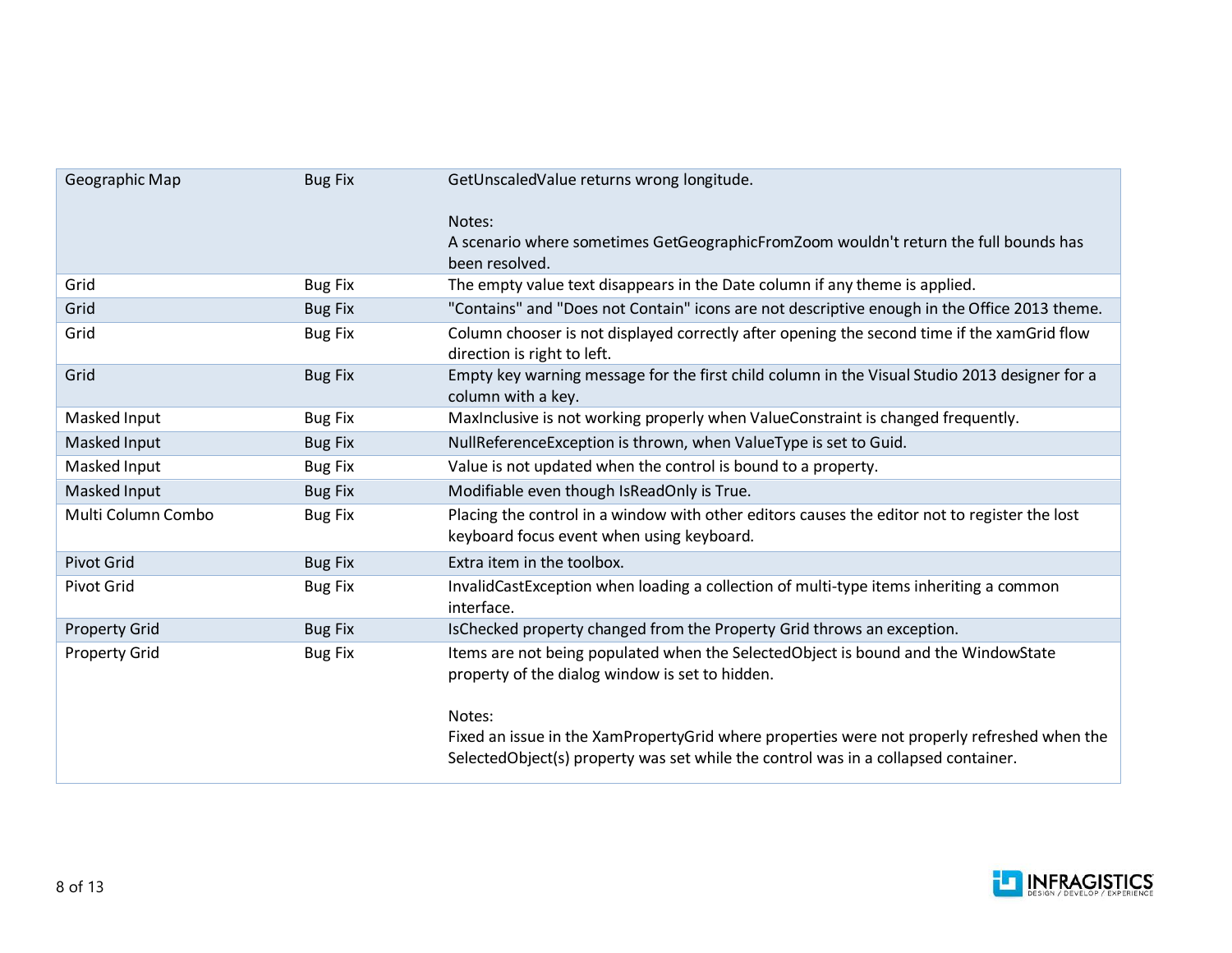| <b>Property Grid</b> | <b>Bug Fix</b> | Child items of a category item are not displayed if the grid is filtered by CategoryName.                                                                                                                                                                                                                                                                                                                                                                            |
|----------------------|----------------|----------------------------------------------------------------------------------------------------------------------------------------------------------------------------------------------------------------------------------------------------------------------------------------------------------------------------------------------------------------------------------------------------------------------------------------------------------------------|
|                      |                | Notes:<br>Resolved an issue in the xamPropertyGrid where entries representing the items in a list-type<br>property were not being displayed if a filter condition was active.                                                                                                                                                                                                                                                                                        |
| Reporting            | <b>Bug Fix</b> | The fields of the first page are not correctly rendered when having a GroupByRecord and<br>AutoFitMode is set to "true".                                                                                                                                                                                                                                                                                                                                             |
| Reporting            | Improvement    | ReportSettings.PageSize doesn't affect paper size of printer.<br>Notes:<br>Obsoleted PageSize property of ReportSettings and replaced it with PageMediaSize property<br>that allows specification of the media size and the printable area width and height.<br>Note: PageSize will still be honored if PageMediaSize. Width and Height aren't specified.<br>The PageMediaSize class is defined in the System. Printing namespace in the ReachFramework<br>assembly. |
|                      |                | Here are examples of setting the new property:<br>var report = new Report();<br>report.ReportSettings.PageMediaSize = new<br>PageMediaSize(PageMediaSizeName.NorthAmericaLegal);<br><b>or</b><br>report.ReportSettings.PageMediaSize = new PageMediaSize(PageMediaSizeName.ISOA4,<br>width: 210, height: 297);                                                                                                                                                       |
| Ribbon               | <b>Bug Fix</b> | XamRibbonWindow's Content is not fully visible.                                                                                                                                                                                                                                                                                                                                                                                                                      |
| Ribbon               | <b>Bug Fix</b> | WindowsFormsHost overlaps the content of the Application Menu.                                                                                                                                                                                                                                                                                                                                                                                                       |
| Ribbon               | <b>Bug Fix</b> | KeyTips stop working after the first try with FocusManager.IsFocusScope="False".                                                                                                                                                                                                                                                                                                                                                                                     |

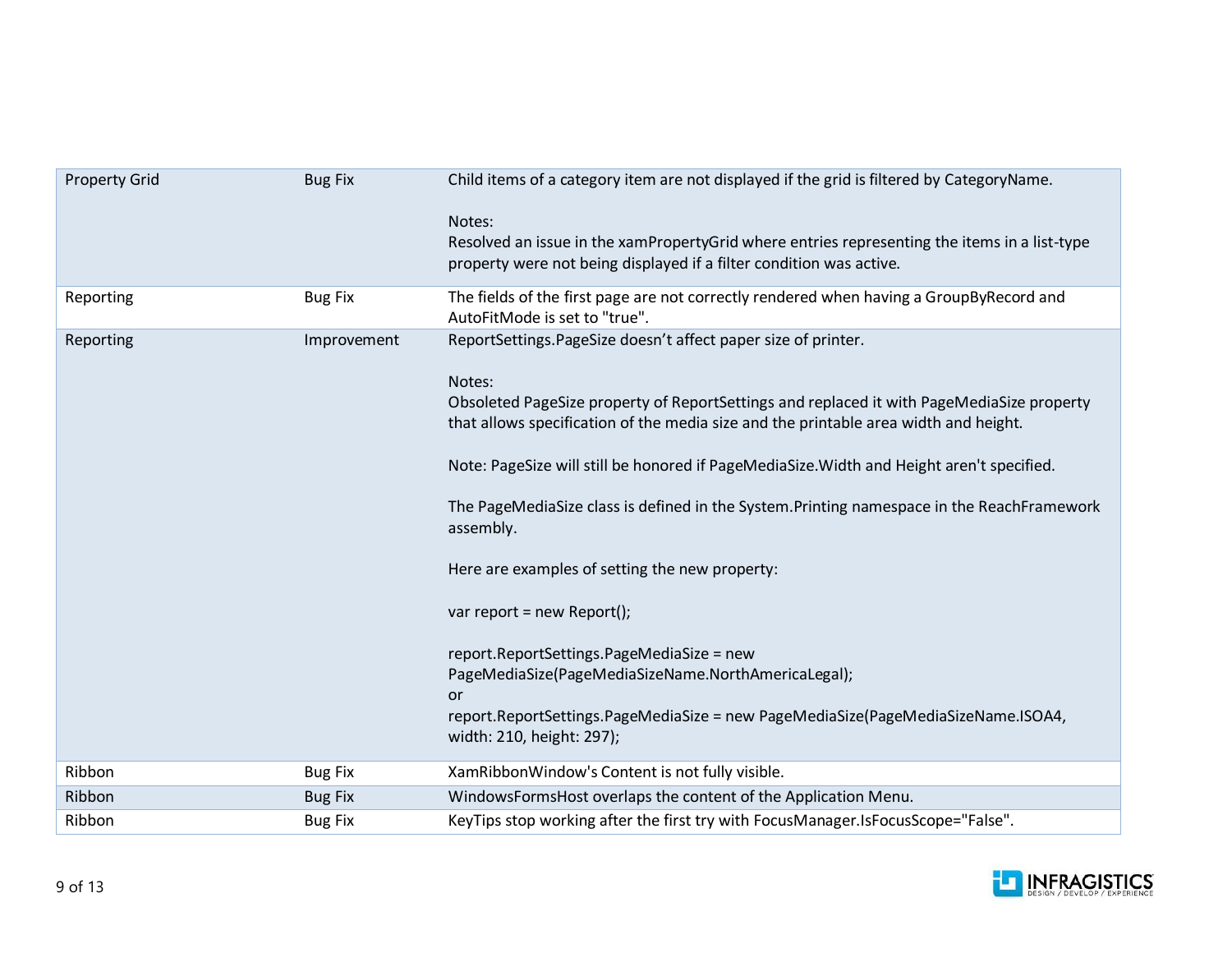| Ribbon                  | <b>Bug Fix</b> | Items in ToolHorizontalWrapPanel are not arranged correctly.                                                                                                                                                                                                                                                                                           |
|-------------------------|----------------|--------------------------------------------------------------------------------------------------------------------------------------------------------------------------------------------------------------------------------------------------------------------------------------------------------------------------------------------------------|
| Ribbon                  | <b>Bug Fix</b> | InvalidOperationException is thrown when an ApplicationMenu bound to a list of commands is<br>opened.                                                                                                                                                                                                                                                  |
| Ribbon                  | <b>Bug Fix</b> | ApplicationAccentColor does not affect the hover and pressed states of tools and tab headers.                                                                                                                                                                                                                                                          |
| Ribbon                  |                | XamRibbonWindow overlaps the other screen when using the "Windows Basic" theme in a<br>multiple display mode.                                                                                                                                                                                                                                          |
| <b>Rich Text Editor</b> | <b>Bug Fix</b> | Tables inserted in a list have no in-cells bullets and are not properly aligned.                                                                                                                                                                                                                                                                       |
| <b>Rich Text Editor</b> | <b>Bug Fix</b> | A nested table with double border in a table with double borders overlaps the border in one<br>big border.                                                                                                                                                                                                                                             |
| <b>Rich Text Editor</b> | <b>Bug Fix</b> | Paragraph spacing is increased and differs a lot from MS Word.                                                                                                                                                                                                                                                                                         |
| <b>Rich Text Editor</b> | <b>Bug Fix</b> | The list indicator is adding too much paragraph spacing.                                                                                                                                                                                                                                                                                               |
| <b>Rich Text Editor</b> | <b>Bug Fix</b> | A white point appears at the bottom right corner when Background is set.<br>Notes:<br>Resolved an issue in the XamRichTextEditor where a single white pixel was displayed in the<br>lower right corner of the control when the document background was set to a color other than<br>white and the vertical and horizontal scrollbars were not visible. |
| <b>Rich Text Editor</b> | <b>Bug Fix</b> | Copy to clipboard using Ctrl+C after double click selection is not working.<br>Notes:<br>Fixed an issue in the XamRichTextEditor where content from the first copy operation<br>performed may take a while to appear on the clipboard, so an immediate paste operation may<br>paste stale data.                                                        |
| <b>Rich Text Editor</b> | <b>Bug Fix</b> | Rich Text Editor imports from HTML missing table borders.<br>Notes:<br>Fixed two issues in the RichTextDocument where cell borders were not always displaying<br>correctly and cells with no text in HTML were sometimes not being included in the loaded<br>table.                                                                                    |

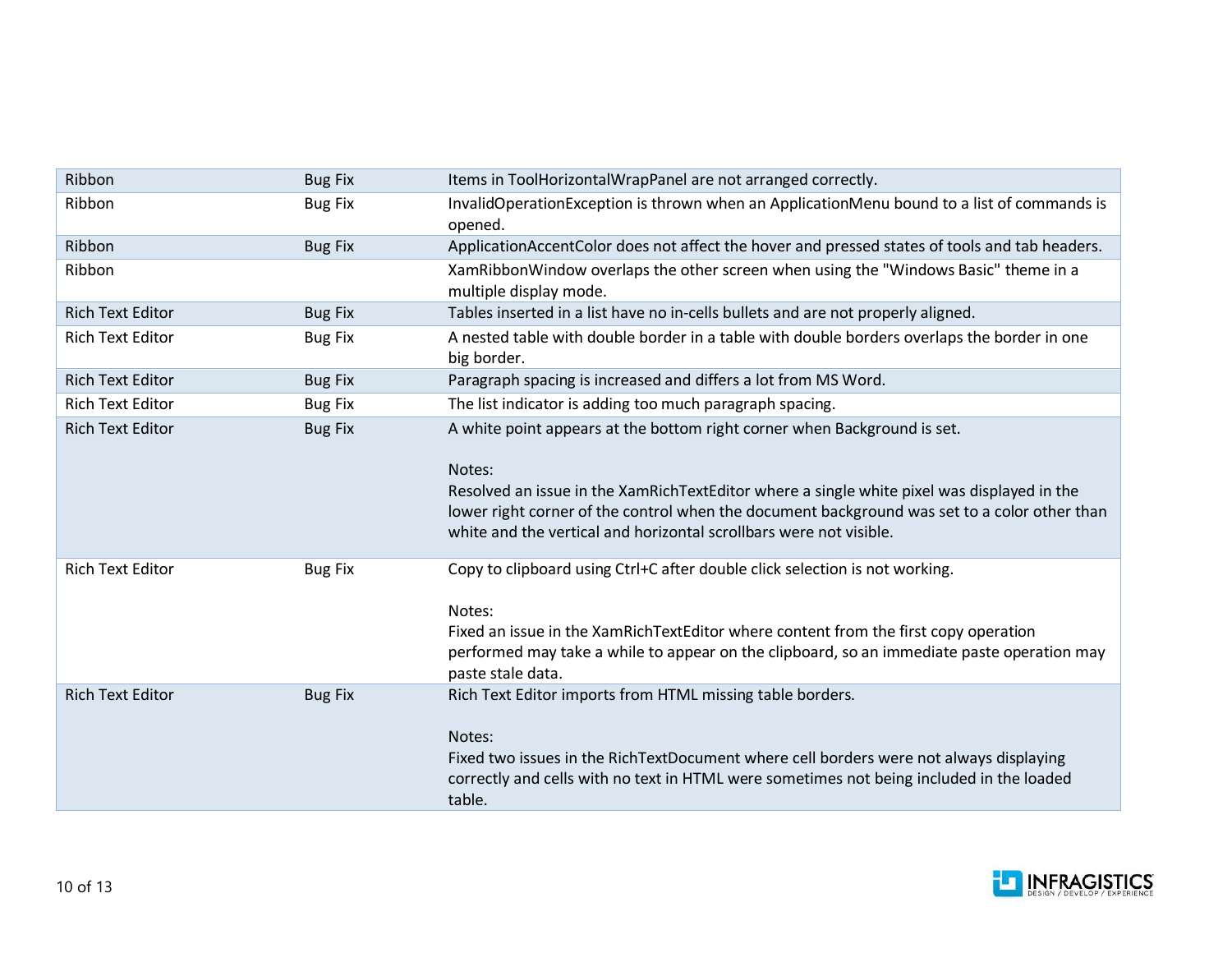| <b>Rich Text Editor</b> | <b>Bug Fix</b> | UpdateSelectionWithSpans throws NullReferenceException when selecting the whole<br>paragraph and replacing its content.                                                                                                                                                                                                                                                                        |
|-------------------------|----------------|------------------------------------------------------------------------------------------------------------------------------------------------------------------------------------------------------------------------------------------------------------------------------------------------------------------------------------------------------------------------------------------------|
| Rich Text Editor        | <b>Bug Fix</b> | Pasting in a list is not working when using PlainTextSerializationProvider.                                                                                                                                                                                                                                                                                                                    |
| <b>Rich Text Editor</b> | <b>Bug Fix</b> | ImageNode's Transform is not working if RenderSize is set.<br>Notes:<br>Fixed an issue in the RichTextDocument where images might not be rotated correctly when<br>their render size is set.                                                                                                                                                                                                   |
| <b>Rich Text Editor</b> | <b>Bug Fix</b> | Vertical line spacing is different than MS Word.<br>Notes:<br>Fixed an issue with the RichTextDocument where default paragraph and character settings<br>were not being reflected in the resolved settings of the nodes.                                                                                                                                                                       |
| <b>Rich Text Editor</b> | <b>Bug Fix</b> | Text shakes as the caret moves.<br>Notes:<br>Resolved an issue in the XamRichTextEditor that occurred when arrowing left and right from<br>character to character within a line that is taller than the viewable area of the control. In this<br>case the text would shift position up and then down with each key press.                                                                      |
| <b>Rich Text Editor</b> | <b>Bug Fix</b> | Error message appears in the output window when loading RichTextDocument.<br>Notes:<br>Eliminated some Visual Studio Output window debugging messages that erroneously appeared<br>in certain situations. The messages include: 'Can't map offsets while layout is being built' and<br>'GetCaretLayoutFromDocumentOffset document offset: n not found' and 'CaretLayoutInfo not<br>available!' |
| Schedule                | <b>Bug Fix</b> | The activity recurrence count is not respected when the interval is greater than 1.                                                                                                                                                                                                                                                                                                            |
| Schedule                | <b>Bug Fix</b> | Decimal values for Reminder or Recurrence cannot be set when using German culture.                                                                                                                                                                                                                                                                                                             |

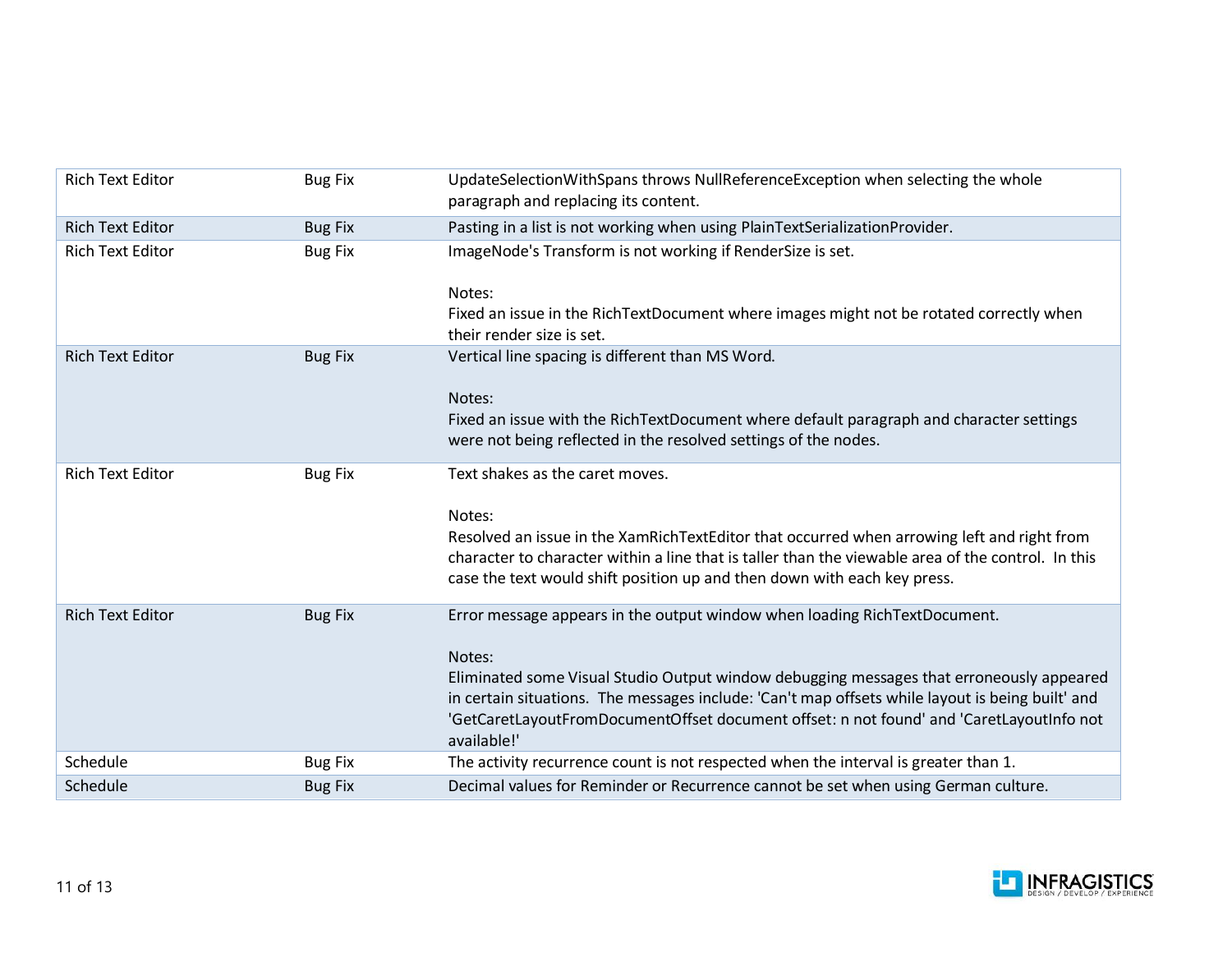| Schedule      | <b>Bug Fix</b> | Appointment is not added after initially cancelling the Add operation and then adding through<br>dialog window.                                                                                                                                                                                                                          |
|---------------|----------------|------------------------------------------------------------------------------------------------------------------------------------------------------------------------------------------------------------------------------------------------------------------------------------------------------------------------------------------|
| Slider        | <b>Bug Fix</b> | XamDateTimeRangeSlider doesn't work as expected when is hosted in a ControlTemplate.                                                                                                                                                                                                                                                     |
| Spell Checker | <b>Bug Fix</b> | Missing header icon for IG & Office2010Blue themes in the XamSpellCheckerDialogWindow.                                                                                                                                                                                                                                                   |
| SpreadSheet   | <b>Bug Fix</b> | Some incorrect pixels appear at the green selection rectangle.                                                                                                                                                                                                                                                                           |
| SpreadSheet   | <b>Bug Fix</b> | Some table rows' styles are lost when pasting in a newly added worksheet.                                                                                                                                                                                                                                                                |
| SpreadSheet   | <b>Bug Fix</b> | A row with all cells unlocked cannot be deleted when deletions are allowed if a column has<br>been already deleted.                                                                                                                                                                                                                      |
| SpreadSheet   | Improvement    | A single accent color property to change all colors in XamSpreadsheet.<br>Notes:<br>A new derived SpreadsheetResourceProvider has been added -<br>Office2013SpreadsheetResourceProvider. This class has an AccentColor property which is used<br>to calculate the highlight/accent colors within the spreadsheet portion of the control. |
| SpreadSheet   | <b>Bug Fix</b> | Unable to load a workbook in XamSpreadsheet.                                                                                                                                                                                                                                                                                             |
| SpreadSheet   | <b>Bug Fix</b> | Unable to type '-', '+', '=' characters as standalone characters in xamSpreadsheet.                                                                                                                                                                                                                                                      |
| SpreadSheet   | <b>Bug Fix</b> | The active cell does not accept text input unless the active cell is moved or enters edit mode<br>when hosted in an ElementHost.                                                                                                                                                                                                         |
| SpreadSheet   | <b>Bug Fix</b> | XamSpreadsheet does not take the focus when clicked if it is used in an ElementHost and the<br>keyboard focus is outside that ElementHost.                                                                                                                                                                                               |
| <b>Themes</b> | <b>Bug Fix</b> | The inner RingSeries of a DoughnutChart is not visible in the MetroDark theme.                                                                                                                                                                                                                                                           |